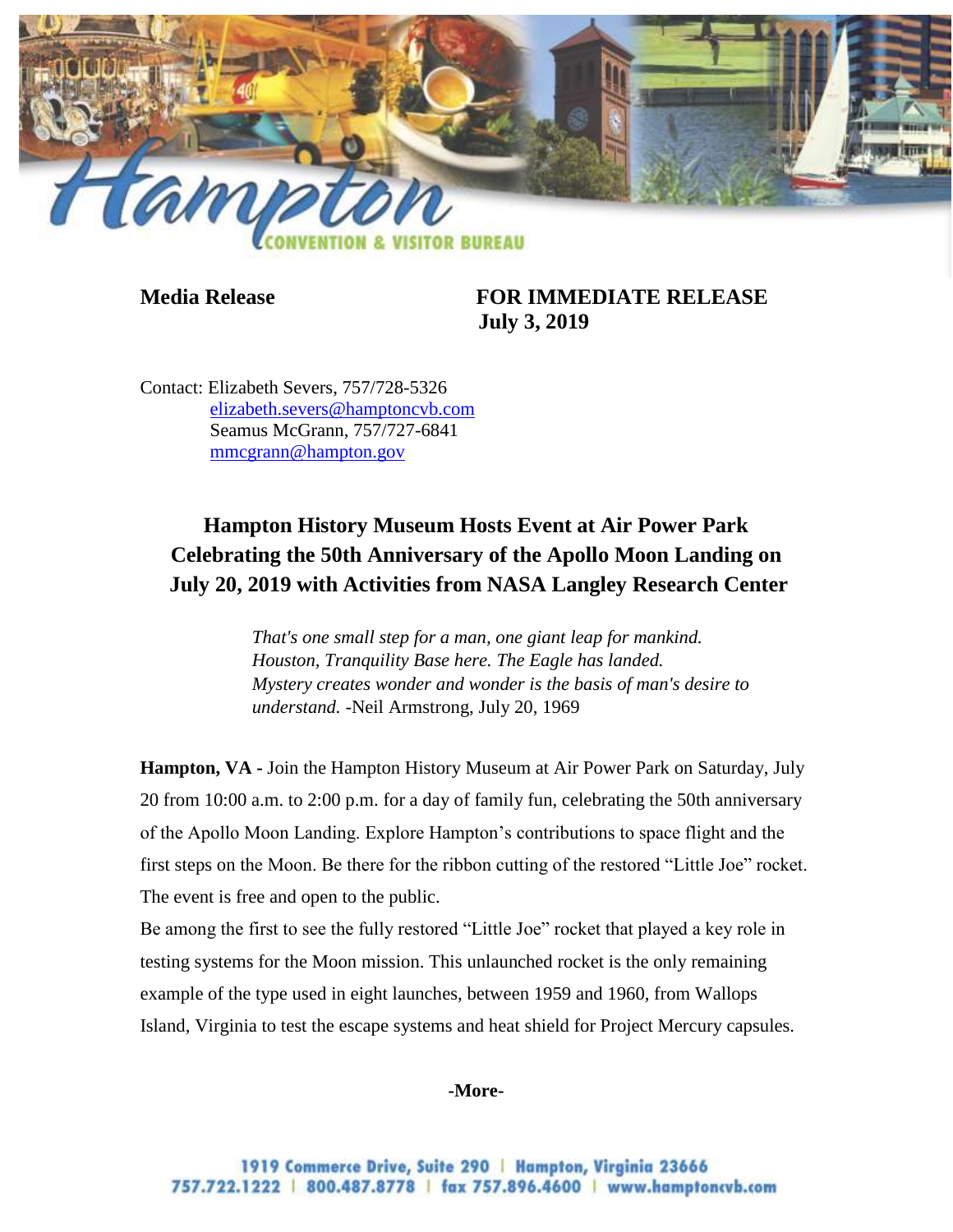Restoration of this iconic spacecraft and the smaller "Corporal" rocket, are among the first improvements to the park. Learn more about the work being done, and the exciting plans that lie ahead to revitalize Air Power Park.

Groove to music from the 1960s while enjoy hands-on activities, interactive programs and historical displays surrounded by vintage 1950s and 1960s planes, jets, rockets and the park's retromodern geodesic dome housing model aircraft and space vehicles.

Take part in recreating the historic journey to the Moon with Hampton History Museum educator Kris Peters and volunteers. Using models of the Earth, Moon, Sun, and Saturn 5 rocket, this interactive role playing activity will break down the Apollo 11 mission and the variables that influenced it. Explore the physical forces that had to be overcome or accounted for such as the Earth's gravity, the Moon's gravity, the movement of these celestial bodies, the changing weight of the rocket during launch, the rigors of space travel, the length of the flight, and leaving and reentering the Earth's atmosphere.

Hear stories of the "Human Computers" that calculated the complex formulas that made it possible to get to the moon and back, and who were made famous in the hit film and best-selling book "Hidden Figures." Put your name in a raffle for a Katherine Johnson Barbie doll or space-themed LEGO kit.

In celebration of NASA's 50th Anniversary of the Apollo Program, NASA Langley Research Center will provide hands-on activities and exhibits focusing on its contributions to the Apollo program, plans to return to the Moon and the Artemis program.

**-More-**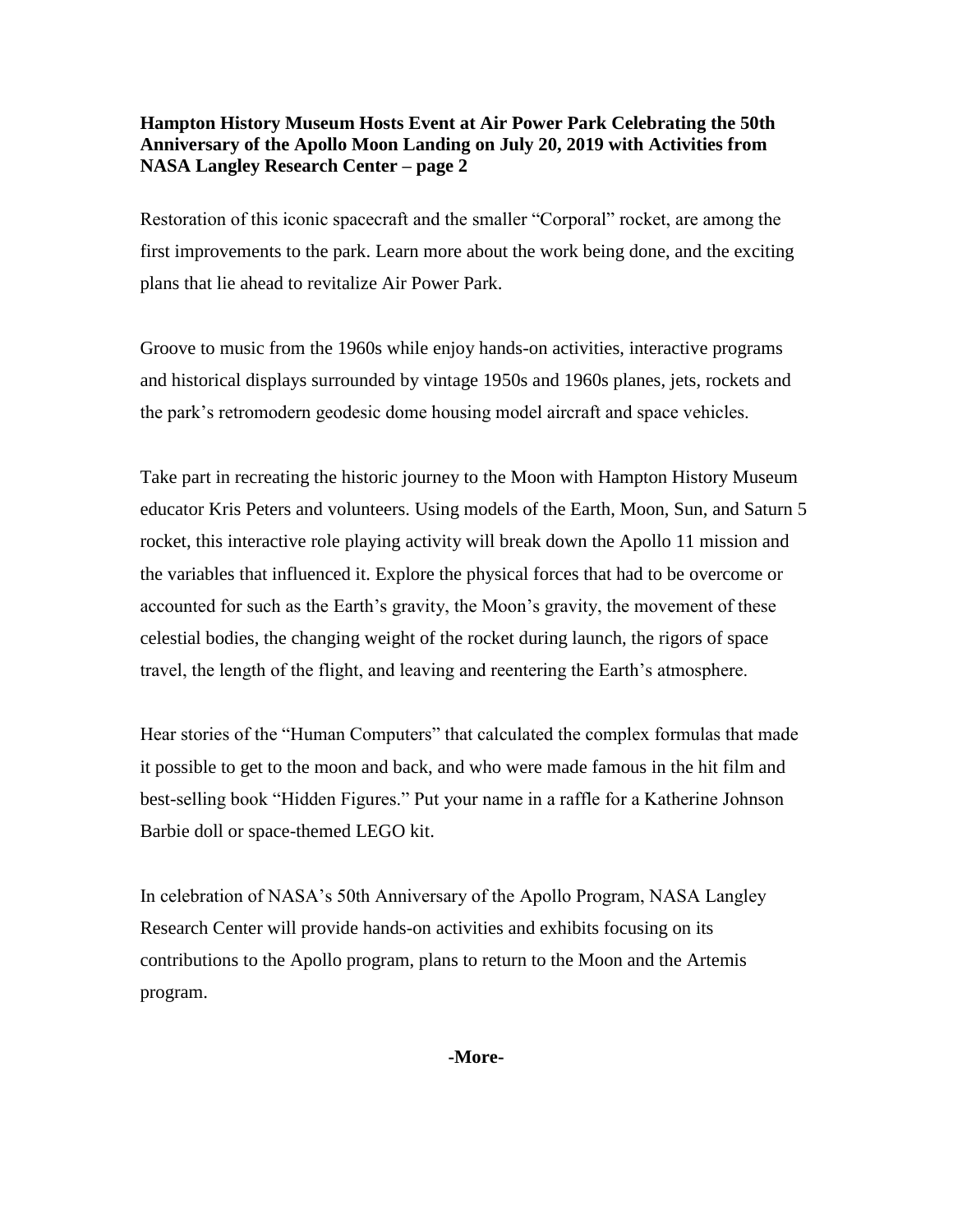Leave your mark on a 6 foot-tall scale model of a Saturn 5 rocket to commemorate this historic milestone. Snap a selfie in an astronaut suit with a cool NASA backdrop. Watch a 3-D printer in action to demonstrate how astronauts may make tools in space when the nearest hardware store is millions of miles away.

Marvel at a landing gear tire from the Space Shuttle. Craft space vehicles with LEGOS and get inspiration from a 2-foot tall LEGO model of a Saturn 5 rocket.

See historic footage of the 1969 moon landing, and get a glimpse of the Artemis program that will allow the first female astronaut to step foot on the moon in 2024. Receive free NASA publications and NASA bags while supplies last.

# **Air Power Park 413 W. Mercury Boulevard Hampton, VA 23669**

Operated by the Hampton History Museum, this free 15-acre park features several vintage aircraft and experimental space launch vehicles from the 1950s and 1960s, including jets, missiles and rockets. Many of the displays have connections with nearby Langley Air Force Base and NASA Langley Research Center. The park includes a playground and a nostalgic geodesic domed building with a 1960's aesthetic. The dome contains themed rooms with more than 325 models of aircraft, spacecraft and nautical vessels representing all the U.S. branches of service and some other nations.

Outside, a raised wooden walkway provides a quiet observation deck with views of Newmarket Creek. Visitors may see herons, egrets, blackbirds, various types of crabs and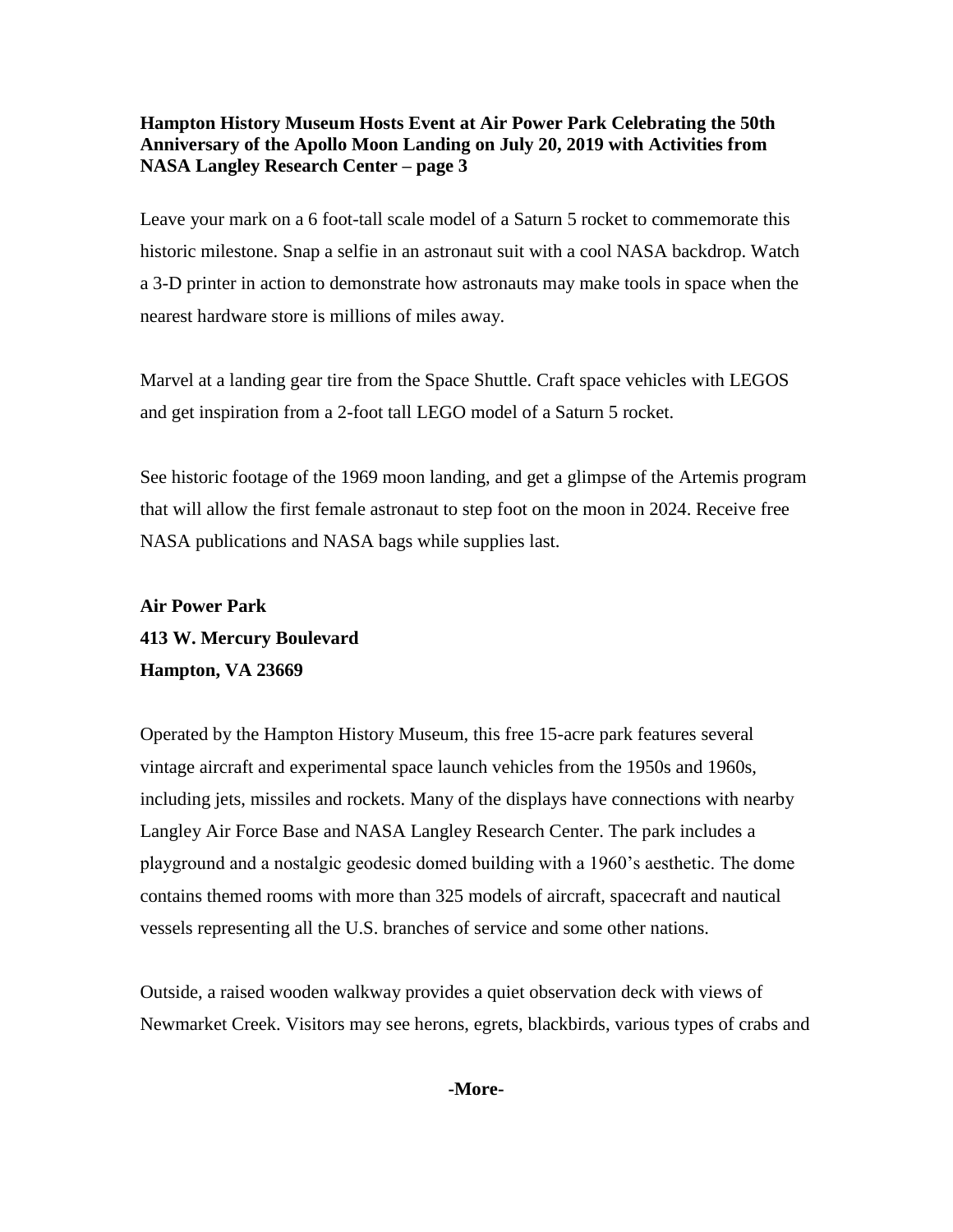other wildlife. Kids can enjoy the playground area and boat enthusiasts can launch their paddle craft or simply relax on the floating dock.

Air Power Park is situated at one end of Waterwalk at Central Park, a 2¼-mile linear park that stretches through the heart of Coliseum Central to the Power Plant shopping area.

# **For more information about the 50th Anniversary of the Apollo Moon landing event, visit www.hamptonhistorymuseum.org or call 757-727-1102.**

## **Parking**

Parking will be at the former Kmart at 210 W Mercury Blvd. Shuttle busses will take visitors to and from Air Power Park for this special event.

#### **Inclement Weather**

# **In case of inclement weather, the event will be postponed to Saturday, July 27, 10 a.m. - 2 p.m.**

Partially bordered by the Hampton Roads harbor and Chesapeake Bay, Hampton, with the 344,000 sq. ft. Hampton Roads Convention Center and the award-winning Hampton Coliseum, is located in the center of Coastal Virginia and the Hampton Roads metropolitan area. Hampton is the site of America's first continuous English-speaking settlement, the site of the first arrival of Africans in English North America, and is home to such visitor attractions as the Virginia Air & Space Center, Fort Monroe National Monument, Hampton History Museum, harbor tours and cruises, Hampton University Museum, The American Theatre, among others.

During 2019, Hampton commemorates the 400th anniversary of the first African landing in English North America at Hampton's Old Point Comfort on Fort Monroe National Monument. In additional to honoring the men and women who arrived in 1619, the city

#### **-More-**